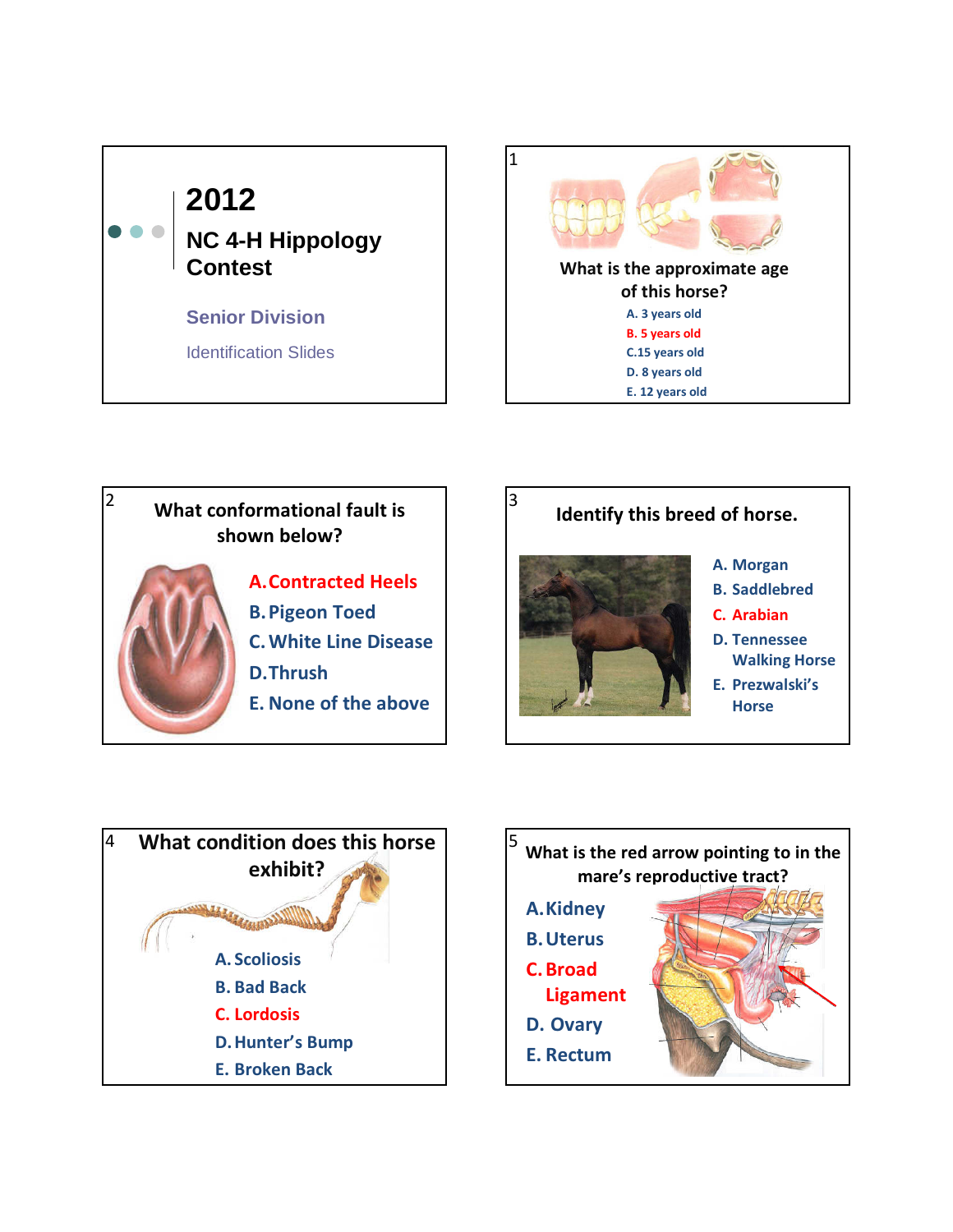## shown below?

- A.Parrot Mouth
- B. Pig Mouth
- C. Cow Mouth
- D. Monkey Mouth
- E. Cribber Mouth











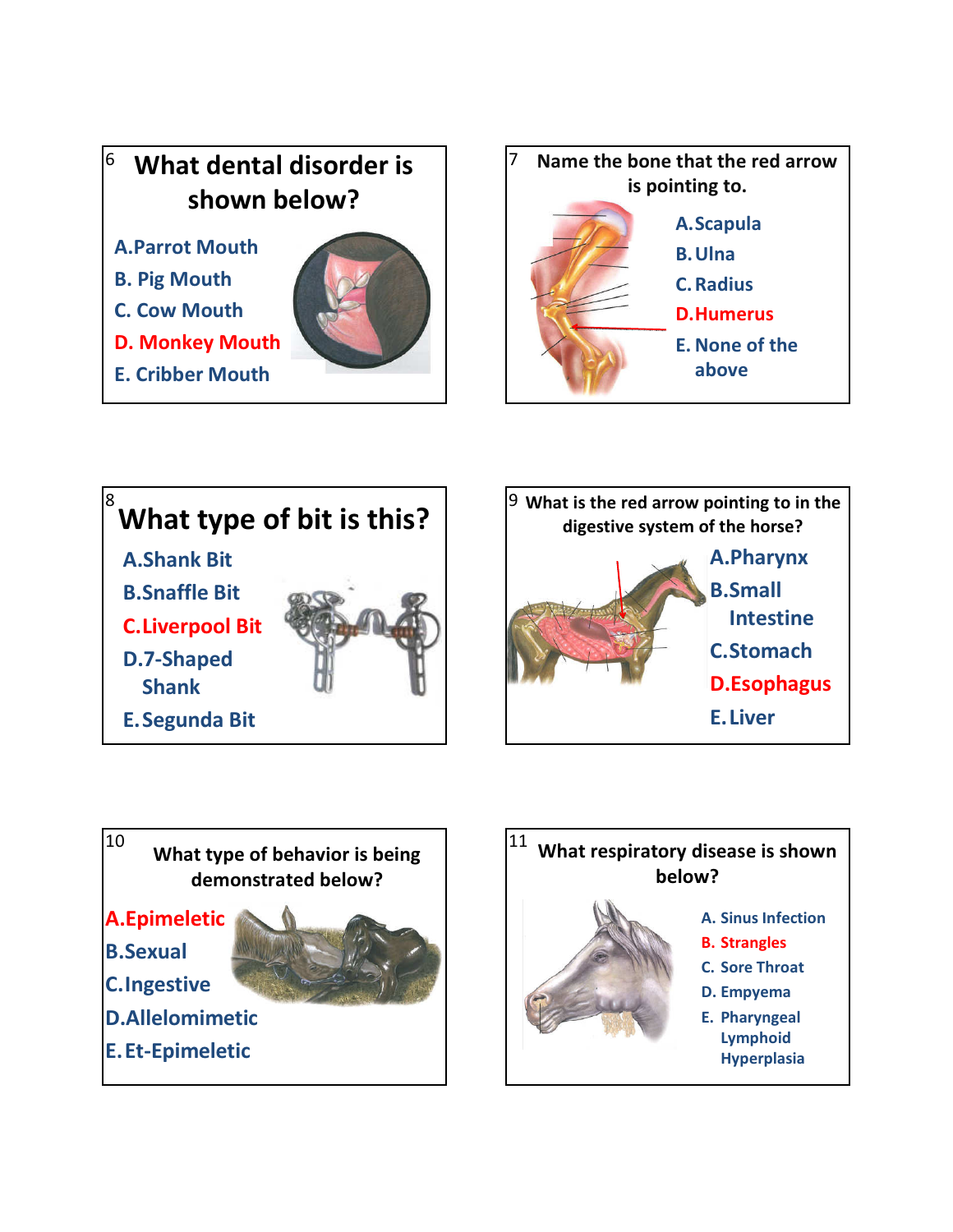









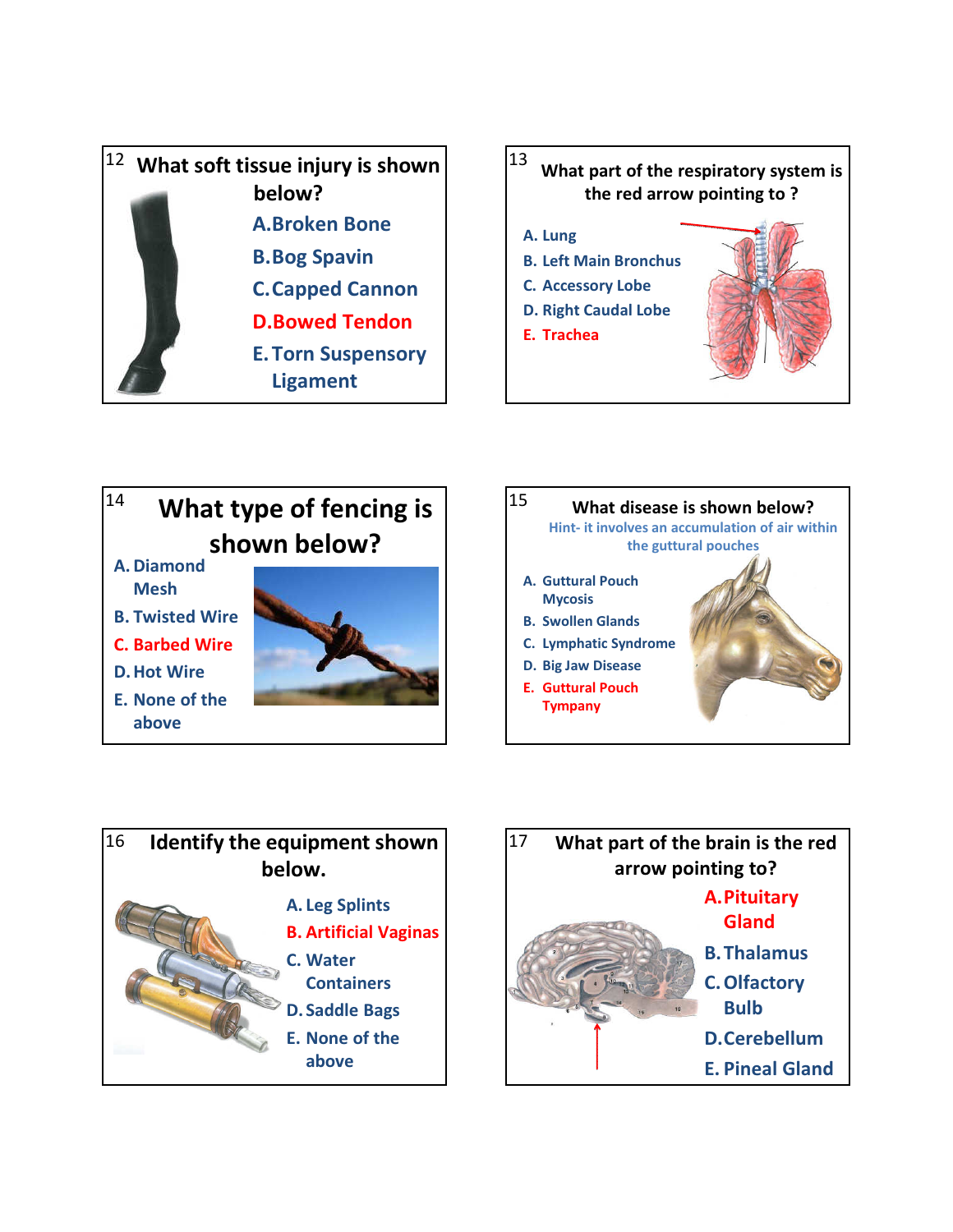









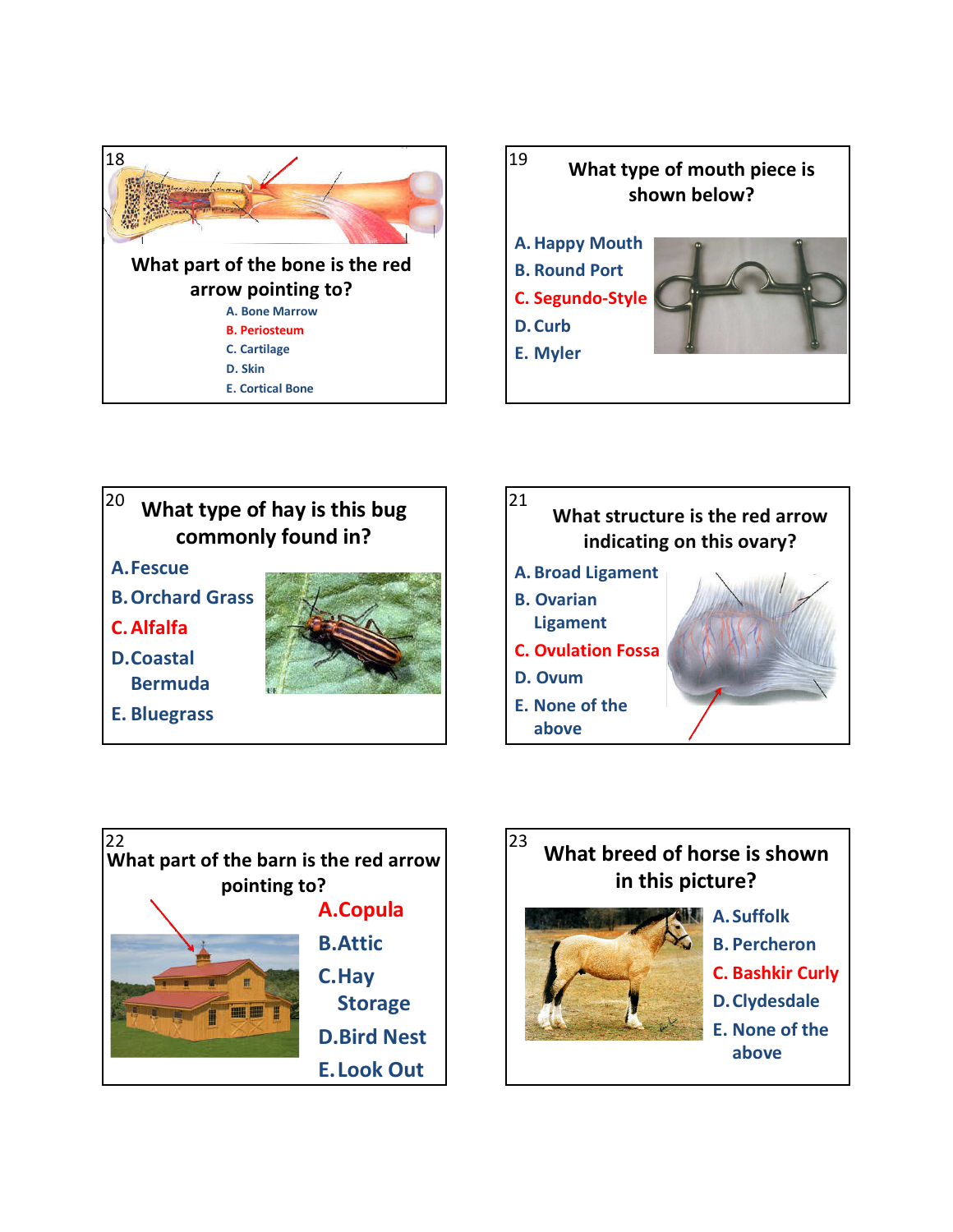











- Bridle
- D. Eye Cover
- E. None of the above

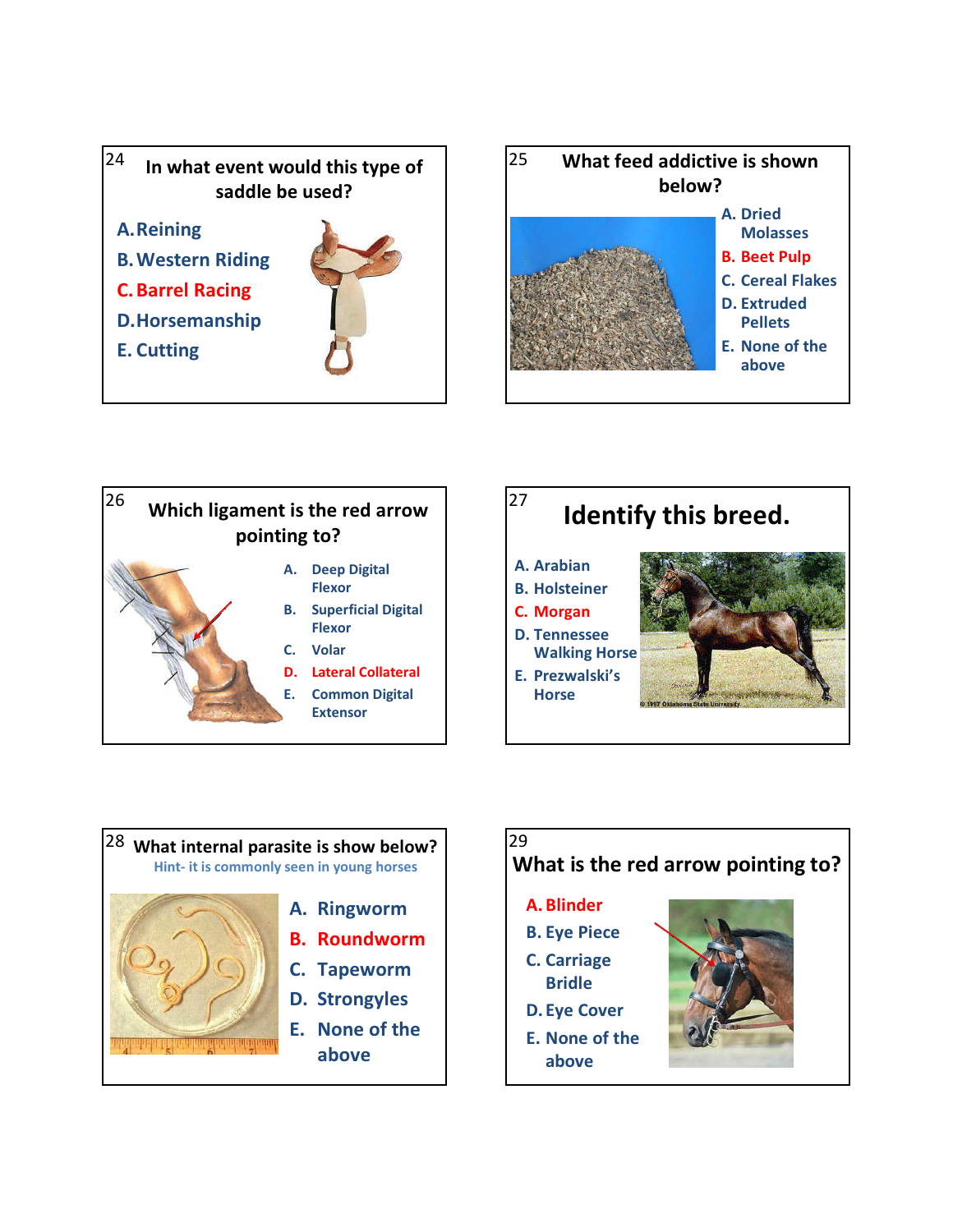







A.Hockitis

- B.Bowed **Tendon**
- C.Shoe Boil
- 
- D.Capped Hock
- E.Curb



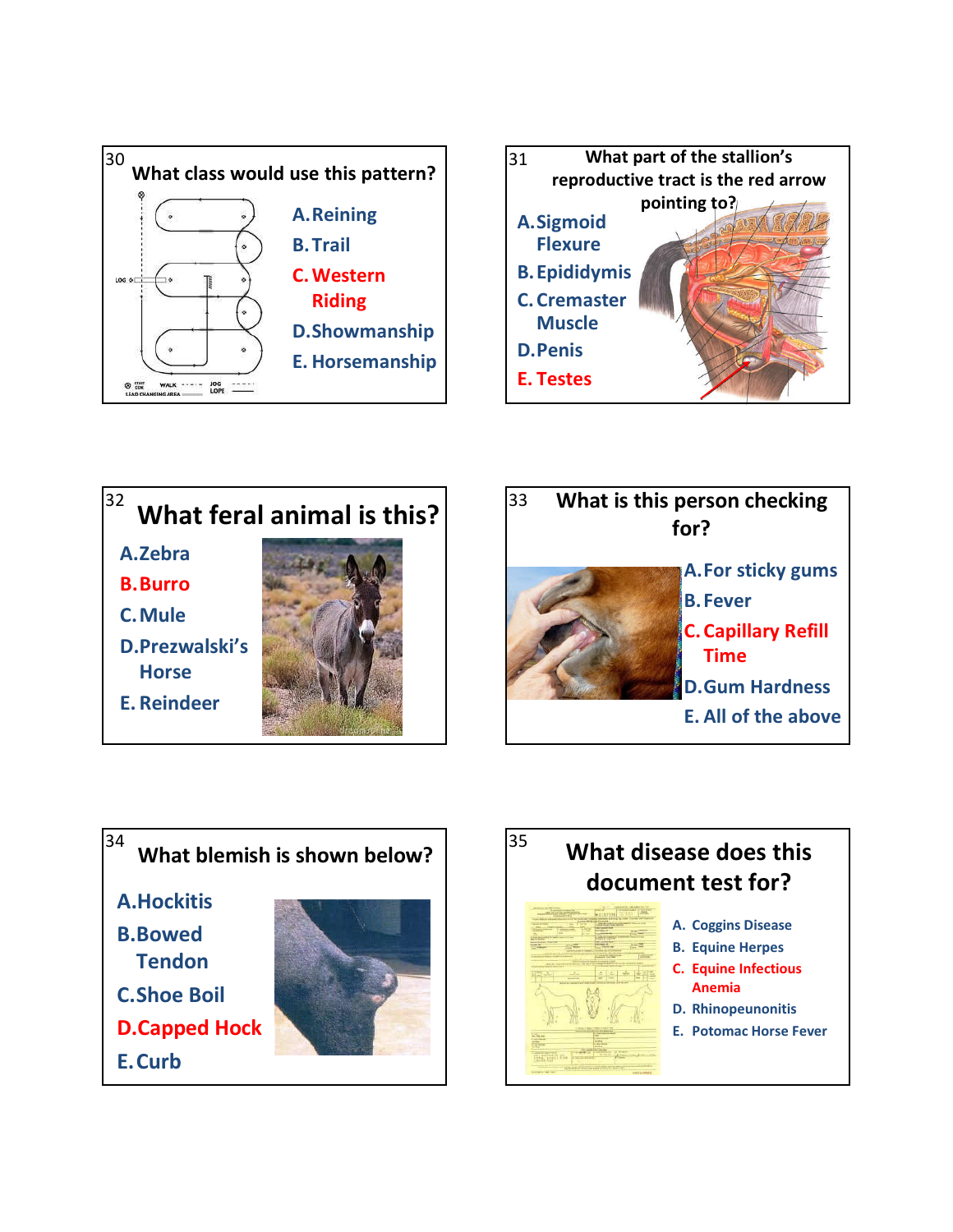









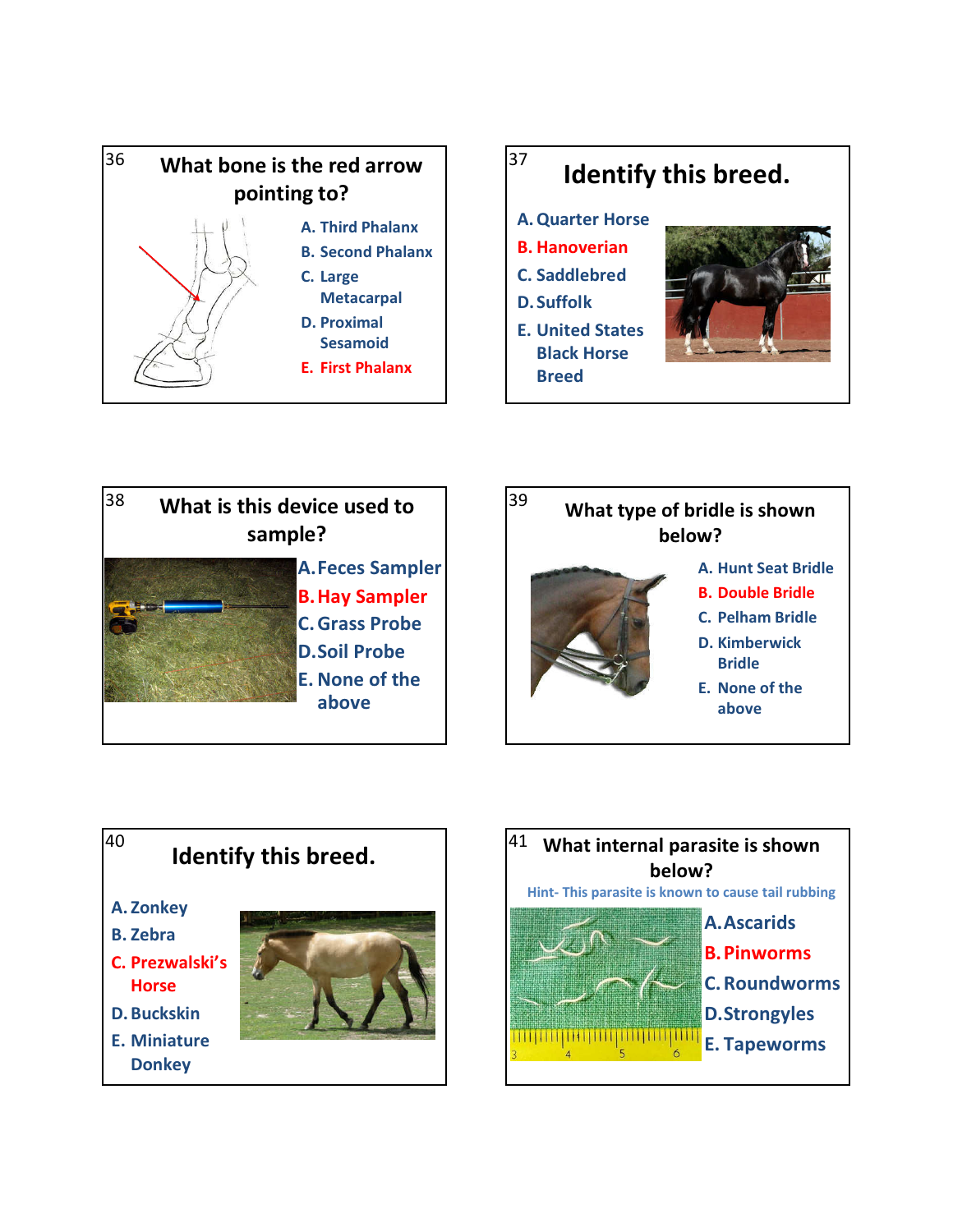